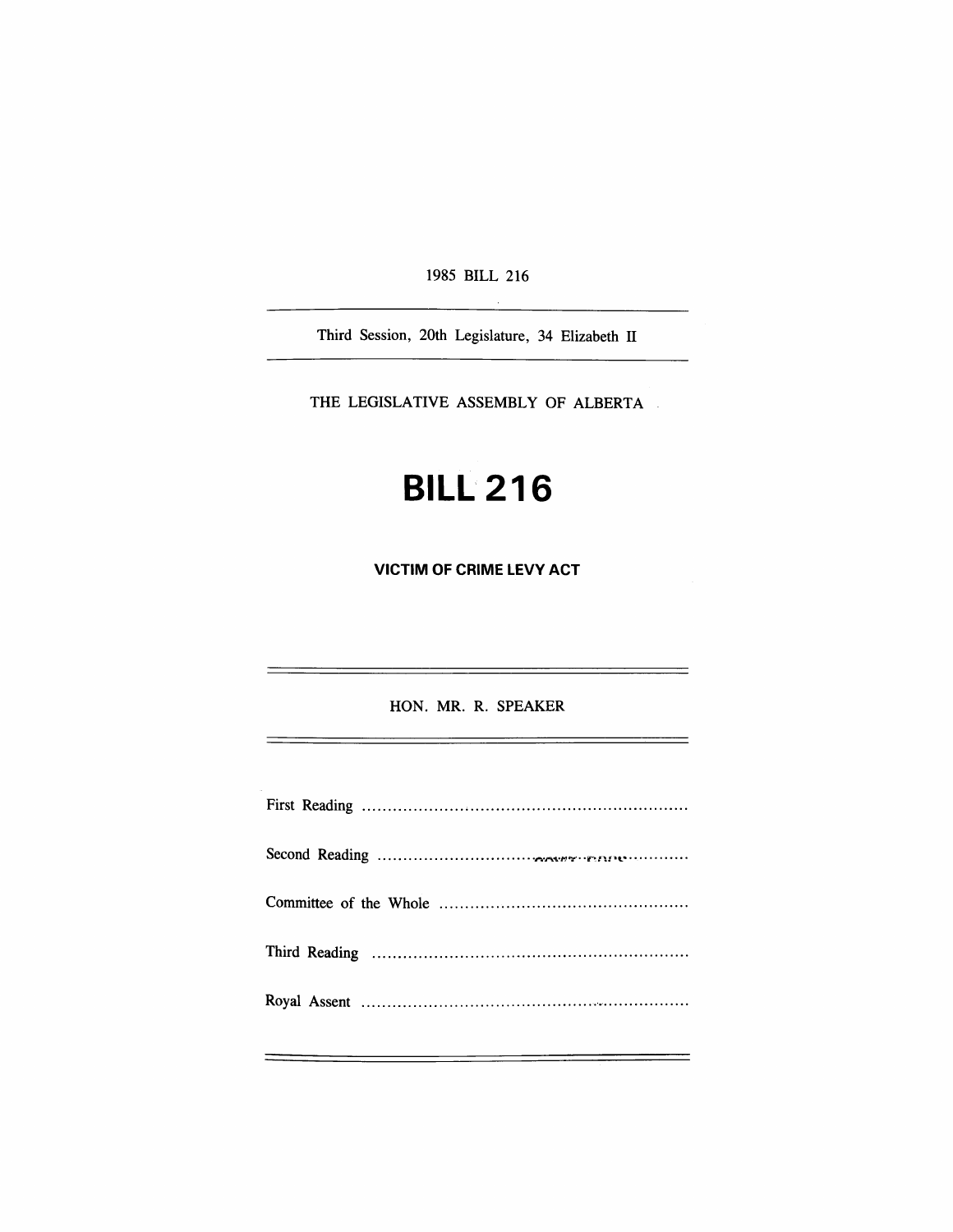*Bid 216 Hon. Mr. R. Speaker* 

# **BILL 216**

#### **1985**

## **VICTIM OF CRIME LEVY ACT**

### *(Assented to , 1985)*

HER MAJESTY, by and with the advice and consent of the Legislative Assembly of Alberta, enacts as follows:

Levy 1 Where a person is convicted of an offence under an enactment of the Province or of Canada, the judge shall also order the payment of a levy of:

> (a) 25% of any fine ordered to be paid not to exceed \$1250, or

(b) \$25

whichever is the greater amount.

Exceptions 2 No levy shall be charged where

(a) the sentence is a conditional or absolute discharge, or

(b) the accused has entered a written plea of "guilty" in a case where a court appearance may be waived and has paid the prescribed fine.

Enforcement  $3(1)$  A levy that is not paid may be recovered pursuant to section 21 of the *Summary Convictions Act,* or in accordance with subsection  $(2)$ .